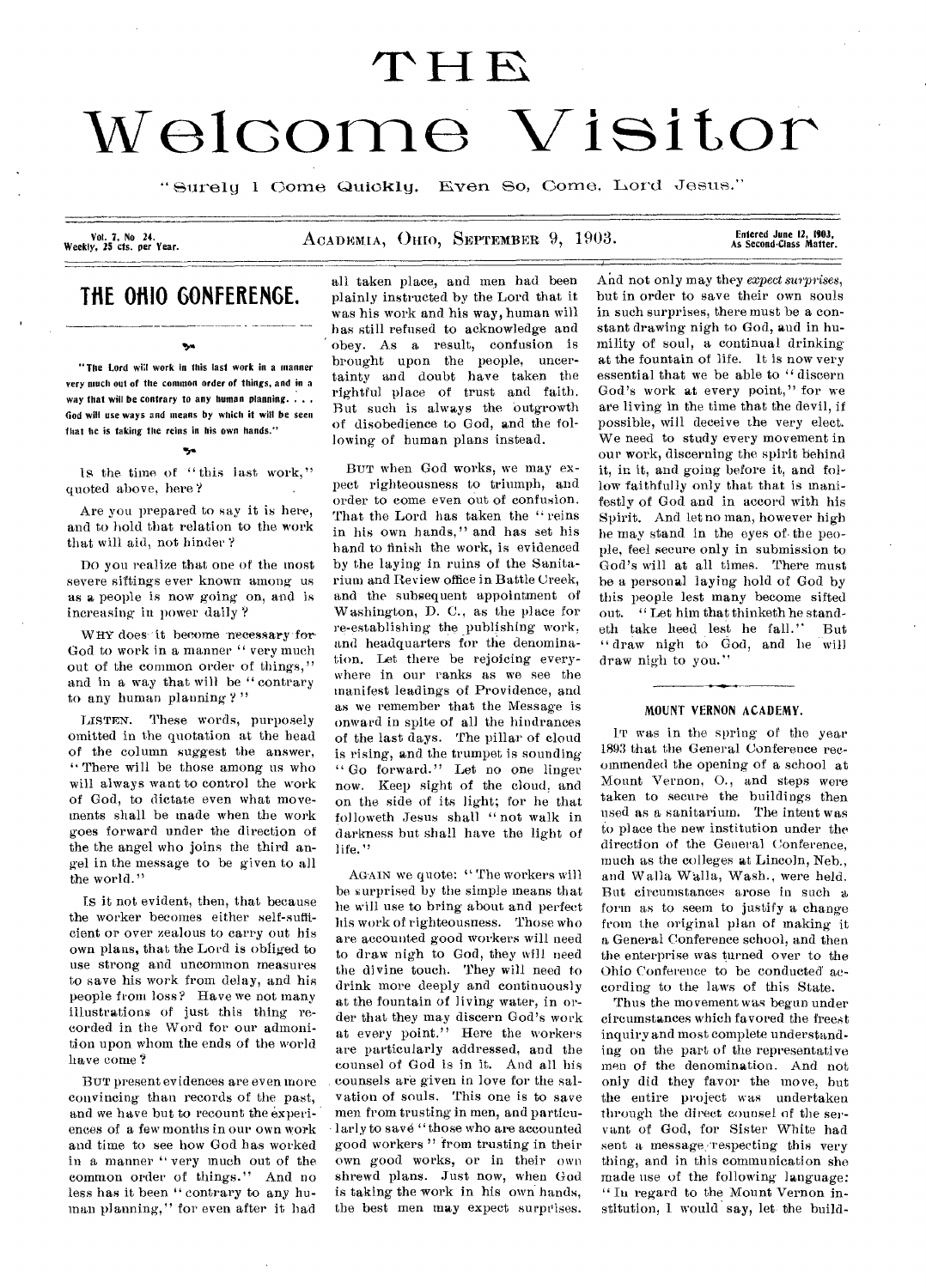lugs be converted into a seminary to educate our youth:" and • I have been shown that there should be located school buildings in Ohio, which would give character to the work."

#### The Work Begun.

On this foundation and under this warrant the work of preparation was begun, with theresult that actual school work was commenced in the fall of 1893. The Academy had to open in a very quiet and humble manner, and, like all new enterprises, it met with many and perplexing questions, not the least of which was the finances, as it had been necessary to incur a debt of \$15,000 in purchasing and equipping the plant. Moreover the expense of conducting the school was far in excess of the income from tuition and board, thus incurring a loss of from one to two thousand dollars per year for the first several years. The outlook was discouraging in the extreme and from the human standpoint it seemed that the task was impossible of accomplishment; but the Lord had spoken good of the school, and believing this word, the work was carried steadily forward until now we can begin to see some of the reasons for the counsel given by the Spirit of Prophecy, and can appreciate the loyalty and faithfulness of the brethren in complying with this instruction.

The Academy has not been advertised as some schools have been and vet it has become known from the Atlantic to the Pacific and from the Lakes to the Gulf, and our people are looking to this school and are planning to send their youth here, as scores of letters testify. Nor is the knowledge of the school confined to the home field, but our brethren in foreign lands are also looking upon the work here with much favor. In fact there are four now here from far away South Africa, they having been advised by the brethren there and also in Europe that this is the best American school of our denomination.

The attendance has slowly but steadily increased until our utmost limit was reached last year, when it became necessary to advertise that we could receive no more students, and by correspondence advise inquiring ones that they would have to defer coming till a later time. This influx of students has solved the problem of how to meet current expenses, as the income from board and tuition for the last two years has fully met all expenses, including interest, which has amounted to more than \$1,500 during this time.

#### Results.

An examination of the record shows that more than one hundred and fifty of the students have entered the work

of the Lord, some as ministers, others as Bible workers, canvassers, nurses, physicians, teachers, conference officers, and clerks and stenographers in the various business offices of the denomination. They are found in the local home conferences, in the General Conference, in foreign conferences, and in the mission fields, some having gone to Europe, to Asia, and to Africa, while others are under appointment to go to darkest Africa and heathen China. It would be interesting to know just how many have been converted, baptized and consecrated to God, but these are points on which the records cannot give a complete understanding, although enough has been presented to reveal something of the mighty power for good the Lord has been pleased to make of the school. And in these days when men's hearts are failing them for fear and when doubt and perplexity are seen in the denomination, it is doubly pleasing to receive the ringing testimony from our denominational leaders to the effect that our students have two marked characteristics, namely, a love and zeal for the truth of this Message, and an abiding confidence in and loyalty to the Spirit of Prophecy.

#### Present Situation.

The knowledge of these facts ought to inspire the heart of every true-believer with faith and courage, for the Lord means to save our children and to make them men and women after his own heart, whom he can use as workers together with him in the great work for these days; and who will dare to attempt to measure the good already done through this instrumentality ? But while much has been done, much more remains to be done and we should all bend every energy of our being to its accomplishment. We stand face to face with the solemn and inspiring fact that this is a place where the Spirit of God abides; and because of this sacred Presence, influences are here brought into the lives of our youth which if followed will bring them into perfect harmony with God, and will lead them forward into the kingdom of heaven.

Perhaps enough has been said to show why the Academy was established and to outline its subsequent growth and development, together with the possibilities now before it. We believe the Lord called it into being and rejoice that our brethren at that time moved out through faith in .the special message from the Lord's servant, as otherwise the splendid results already seen would not have been accomplished. But while we rejoice in what the Lord has been pleased to do for his people, we should not lose sight of the fact that a message is now

sounding which calls for faith and action from *us.* The Lord has told us that he would be pleased to have all his institutions free from debt, and strenuous effort has already. been put forth for the accomplishment of this end. On the first of July of the present year, the debt still resting on the Academy amounted to \$11,994.39. At the recent camp-meeting a little more than \$5,000 was given in cash and pledges, leaving nearly \$7,000 still unprovided for: and to meet this the members of the Board and the Conference Committee have devised a plan so broad that every man, woman and child can have a part in this blessed work if they so desire.

This debt, the origin of which has been briefly stated, has been a great hindrance to the work, as money which should have been used for the complete equipment of the school has been used in paying interest. This has placed the teachers at a great disadvantage and has made it impossible in some respects to do what a school of- this grade should do for its students, yet the condition has been borne patiently and uncomplainingly in the hope that sometime a change for the better would be possible. Another consideration which is worthy of most careful thought is the fact that it sometimes happens that most worthy youngmen and women find themselves so situated as to need a small loan for a short time; and were the school free from debt, it would be possible for the Trustees to set apart a small sum from time to time to be used for this purpose, thus enabling young people of good promise to gain a better preparation for the Lord's work.

There is more, much more, that might be said on any one of these points, but time and space both forbid a lengthy discussion of this subject, our object being simply to present a brief outline of facts and conditions as they actually exist, so that any who are unacquainted with the school may better understand the situation.

#### In Conclusion.

To-the mind of the writer there are three special reasons why the debt should be lifted; and while either one taken alone and separately is amply sufficient for undertaking the work, yet the three taken together form a trinity whose force is irresistable. The first of these is the statement that a school should be established in Ohio to give character to the work. To give the right character to the work means to place therein young men and women of consecration who have had the very best kind of intellectual training possible to be given, but this cannot be done in a poorly equipped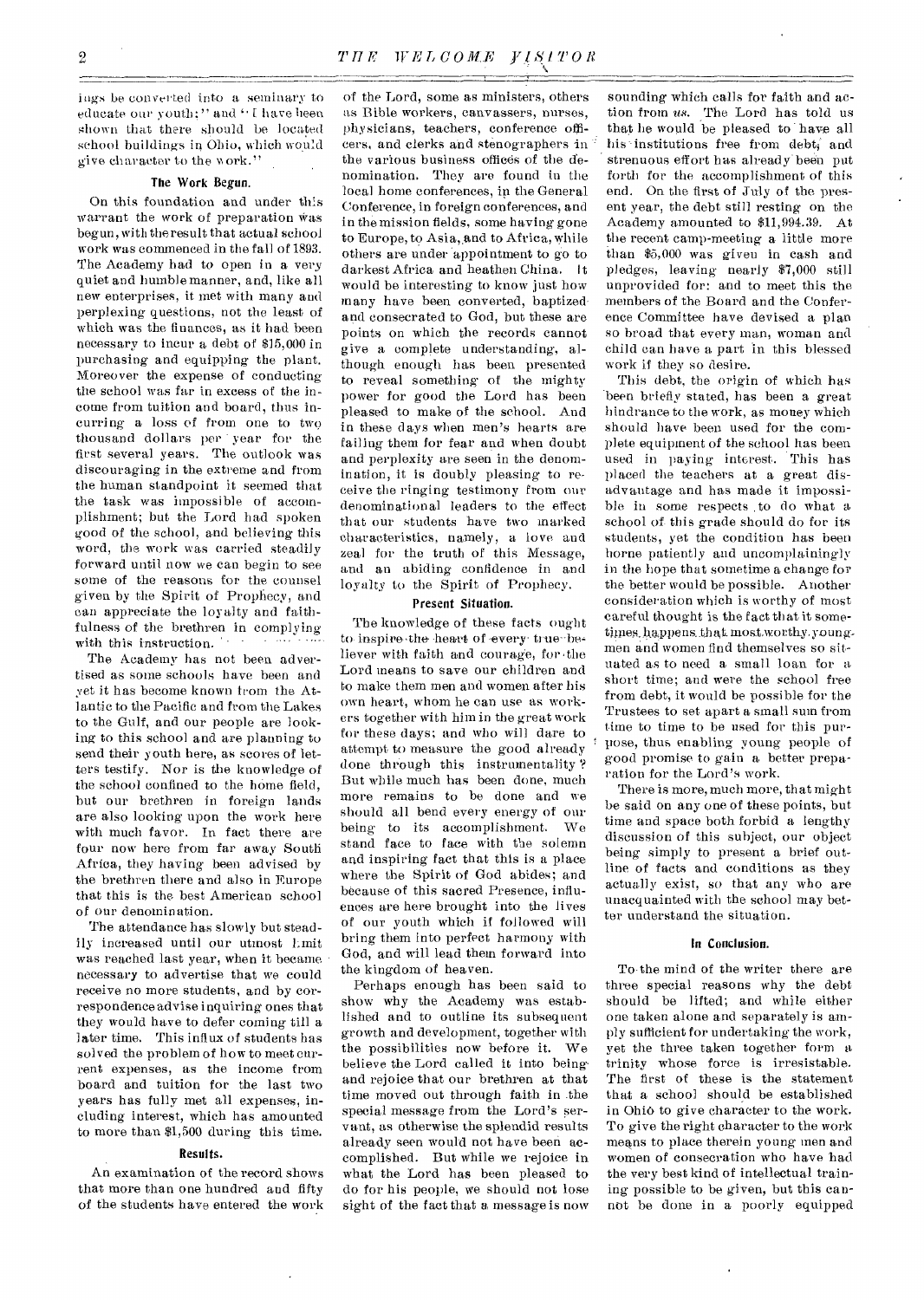school. Therefore equip the Academy properly that it may fulfil its high and holy mission. The second reason is the fact that outstanding notes of ten or twelve thousand dollars, almost all of which is past due, create a condition which might be used by evil disposed persons to seriously embarrass or even close the school. But the chief of all reasons lies in the fact that the counsel of the Holy Spirit is to now free from debt *all* the institutions of the Lord's planting. It therefore becomes to us each simply a test of our faith in the guidance of God and of our willingness to be guided when such guidance costs a sacrifice.

This, in brief, is the situation, these are the facts, and now, dear brethren and sisters, we leave the question with you, praying that God may touch each heart and make us all faithful and obedient in following his guidance in this and all other questions, that we may be able to fully meet his will here and be united with him in the hereafter. J. W. LOUGHHEAD.

*Sept. 3, 1903.* 

### THE OUTLOOK IN CHINA.

BROTHER ERICH PILQUIST entered China in January, 1891, as a representative of the Swedish Alliance, in company with thirty-four other missionaries sent out by the same organization in response to J. Hudson Taylor's call for one thousand workers for that land. After several years of labor for that body, he connected with the British and Foreign Bible Society ( Swedish), under whose auspices he acted as a colporter until Dec. 31, 1903, when he resigned to connect with our work. During these twelve years he has labored in no less than the six provinces — Kansu, Shanse, Shinsi, Chili, Honan, and Shantung — and in his travels has passed through several others. His knowledge of China is both varied and extensive.

Sister Pilquist, his wife, who went to China as a missionary of the Christian Alliance, has a good knowledge of the Mandaren language, and with her ten years experience, is both able and glad to second her husband's effort to give the Message to this people.

Since last June they have been located in the province of Honan, at Sin Tang Gheo. Their work until the beginning of the new year was to sell Bibles, Testaments, gospels, and portions of the word of God; yet along with this work they. have been able to sow much seed by teaching and preaching, so that in February there were six believers to whom Brother Anderson administered the ordinance of

baptism. These together with Brother and Sister Pilquist constituted the first Seventh-day Adventist church in China, the first fruits of a large spiritual harvest in the land of Sinim.

The following letter, addressed to Dr. Selmon, one of our company, has just come: --

SIN TANG CHEO, HONAN, CHINA, July 26, 1903.

#### DR. A. C. SELMON,

DEAR BROTHER: Your kind letter of June 15 is at hand. I was made glad to hear the good tidings of more missionaries coming out to China. When I read you letter, I said it was too good to be true. Are you really coming out so soon ? But not too soon. I wish that I could in my letter .show you some of what God is doing for us here in the heart of heathen China. I have been in China over twelve years, but I never saw the work of God so manifest before as I do now.

We have now four stations where missionary work is going on quite well, and we have urgent calls from four or five other places to come and teach about the second coming of our Redeemer. We were invited to a city called Sin-tsai where we had meetings for-more than a week. A good interest was created, and a good number of noble friends took a stand for the truth. After a few days stay in Sintsai the friends said: " You must not go from here but stay with us and teach us the whole truth." "Yes," I said, " If God wants me to stay, I will be here as your teacher." All the friends exclaimed: " Surely, God wishes you to stay here." I asked them for proof that God wished me to stay, and they all said: " We are the proof that we want the truth, and you must give it to us." "Well," I said, "But I have no house." Then two of the leading brethren saidi " You want a house, and you shall have a house before the sun goes too far west." My two friends went out like quick, active Americans. They met a son of a military officer, one of our best friends while we were up in the northwest of China, in the city of Ninghsiafu, Kansu. The son of the officer said: " You may have my house in the city Sin-tsai, C will tell those who stay in the house to clear off the first of August." My friends asked the rent to be paid, the owner of the house said  $65,000$  cash, or \$34, per year. " But," he said, " my father knew Pastor Pilquist in Ninghsiafu and then we all want to hear of Jesus, so for his sake you may have the house for 55,000 cash or \$28.19 for one year," Here you see the hand of God.

Around the city within the distance of a few miles, there are a great number of villages and other cities. The harvest is ripe, and the reapers, together with the needed machinery, will soon come. My house will be your house. Near the street we have a big preaching chapel inside a courtyard for the Chinese. In the second or middle courtyard are good rooms for Dr. Miller and wife; farther in, we have our own humble cottage; and in the third, or inner courtyard, are rooms for Dr. Selmon and wife. In this we see the hand of God.

Two ladies are coming with you, where shall we find quarters for them? Again I must tell you the work of our Almighty God. Three days before I got your letter, some friends came from Sin-tsai to spend the Sabbath with us. One who is well to do said to me, " I will let you have one of my courtyards free of charge. There your wife can have girl's school and meeting for women." I accepted the offer as a gift from heaven. In that courtyard we have splendid rooms for the two nurses who are coming with you. In this you surely see the hand of God. Take the two sisters with you, do not leave them behind. We know the devil's work in these last days. He has hindered us long enough, now we will blow the trumpet right in his face andproclaim the name of the Lord, our King, as Victor.

A few years ago a promising young man was called of God to go to China as a missionary, but it was thought best for him to stay at home for one year more; so he did. While at home disobeying God, the devil was active hunting up a wife for him; and a wife he got, fair as a morning glory, and as dead as a toothpick. The second call came to him to go to China. The answer came, " I have taken a wife and 1 can not come." To-day he is at home in his native country, an infidel.

You ask me if the houses are fit for Americans to dwell in? This I have done and will do,—I have bought lumber and engaged carpenters to make American windows and doors, put in board flooring, plaster and whitewash walls. This is what I will do for you and for those with you. I take it for granted that you are coming this fall, and you may take it for granted that I am going to make ready for you a home.

I must relate this much more about God's work in Honan. We have a fine company of native workers here ready to assist new comers. We have three good evangelists, two Mandarin teachers, and a native doctor who knows about anything outside of common sense. He knows that when